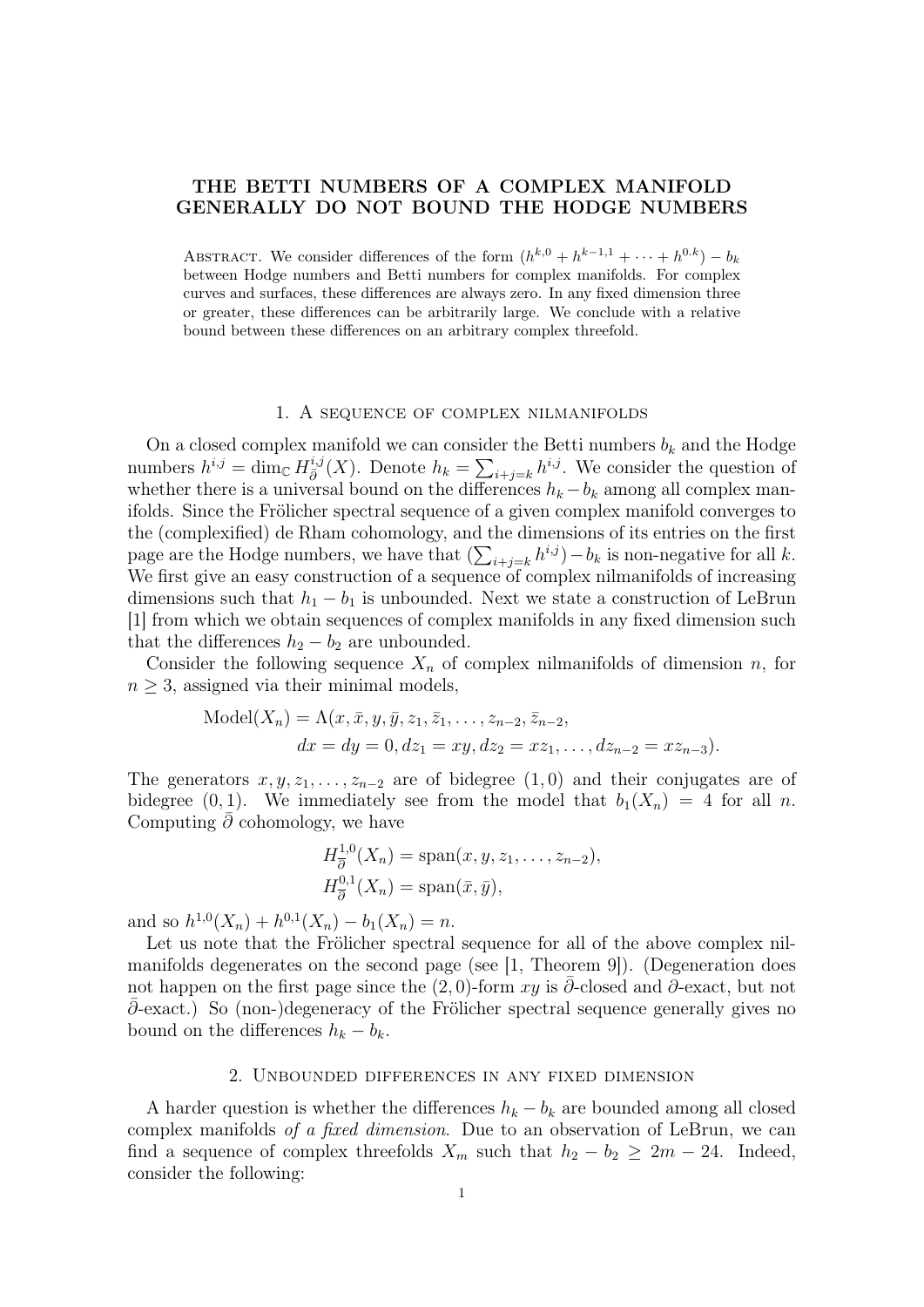**Theorem 2.1.** (LeBrun [2], Theorem 1) For any  $m > 0$  there is a complex threefold  $X_m$  with underlying smooth manifold  $K3 \times S^2$  satisfying

$$
\int_{X_m} c_1 c_2 = 48m.
$$

Applying Hirzebruch-Riemann-Roch to the constant sheaf  $\mathcal{O}$ , we have

$$
\chi(X_m, \mathcal{O}) = 1 - h^{0,1} + h^{0,2} - h^{0,3} = \int_{X_m} \frac{c_1 c_2}{24} = 2m,
$$

and so

$$
h^{2,0} + h^{1,1} + h^{0,2} \ge h^{0,2} \ge 2m + h^{0,1} + h^{0,2} - 1 \ge 2m - 1.
$$

On the other hand,

$$
b_2(X_m) = b_2(K3 \times S^2) = b_1(K3)b_1(S^2) + b_2(K3) + b_2(S^2) = 23,
$$

and so the difference  $h_2 - b_2$  on  $X_m$  is greater than  $2m - 24$ .

To obtain a sequence of complex n-folds  $Y_m$  with unbounded increasing  $h_2 - b_2$  for  $n \geq 4$ , simply take  $Y_m = X_m \times \mathbb{CP}^1$  with product complex structure. Then we have  $\overline{b_2(X_m)} \times \mathbb{CP}^1$  = 24, and by the Künneth formula for  $\overline{\partial}$ -cohomology on a product complex manifold,

$$
h^{0,2}(Y_m) = h^{0,2}(X_m) + h^{0,2}(\mathbb{CP}^1) + h^{0,1}(X_m)h^{0,1}(\mathbb{CP}^1) = h^{0,2}(X_m).
$$

Therefore, we have

$$
h_2 - b_2 \ge h^{0,2}(X_m) - 24 \ge 2m - 25
$$

on the complex *n*-fold  $Y_m$ .

#### 3. A relative bound on complex threefolds

We carry out a calculation showing that on a complex threefold  $X$ , we have

$$
h_2 - b_2 = h_1 + b_1 + \frac{1}{2}(h_3 - b_3).
$$

Recall that all of the numbers  $h_k - b_k$  are non-negative, and so this equation gives us that a bound on  $h_2 - b_2$  also bounds the other two differences.

We compute the Euler characteristics of the constant sheaf  $\mathcal O$  and the sheaf of one-forms  $\Omega$  on an arbitrary threefold X using Hirzbruch-Riemann-Roch. First, we have as before

$$
\chi(X,\mathcal{O}) = 1 - h^{0,1} + h^{0,2} - h^{0,3} = \int_X \mathrm{Td}(TX) \mathrm{ch}(\mathcal{O}) = \int_X \frac{1}{24} c_1(TX) c_2(TX).
$$

For the sheaf of one-forms, we have

$$
\chi(X,\Omega) = \sum_{i=0,1,2,3} (-1)^i \dim(H^i(X,\Omega)) = \sum_{i=0,1,2,3} (-1)^i \dim(H^{1,i}(X))
$$

$$
= h^{1,0} - h^{1,1} + h^{1,2} - h^{1,3} = \int_X \operatorname{Td}(TX) \operatorname{ch}(\Omega).
$$

Let us denote the Chern classes of the tangent bundle  $c_i(TX)$  simply by  $c_i$ . Now using the splitting principal, we suppose we have a splitting of the tangent bundle  $TX = A \oplus B \oplus C$  into line bundles whose first Chern classes we denote by a, b, c. Then  $T^*X = A^* \oplus B^* \oplus C^*$ , and so

$$
ch(T^*X) = e^{-a} + e^{-b} + e^{-c} = 3 - (a+b+c) + \frac{1}{2}(a^2 + b^2 + c^2) - \frac{1}{6}(a^3 + b^3 + c^3).
$$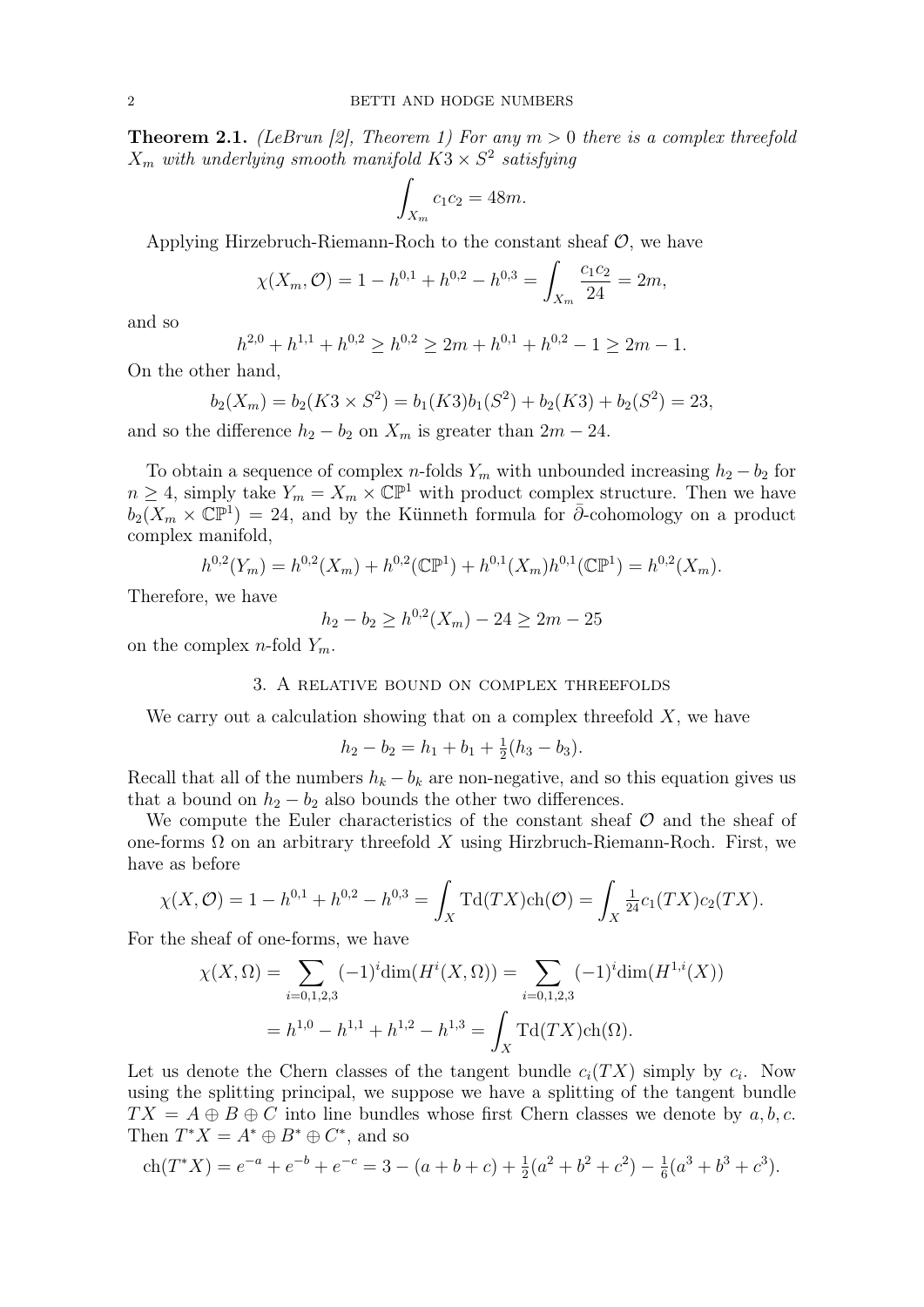Since  $c_1(TX) = a + b + c$ ,  $c_2(TX) = ab + ac + bc$ , and  $c_3(TX) = abc$ , we have

$$
ch(T^*X) = 3 - c_1 + \frac{1}{2}(c_1^2 - 2c_2) - \frac{1}{6}(c_1^3 - 3c_1c_2 + 3c_3).
$$

Hirzebruch-Riemann-Roch now gives us

$$
\chi(X,\Omega) = \int_X \mathrm{Td}(X) \mathrm{ch}(T^*X)
$$
  
= 
$$
\int_X (1 + \frac{1}{2}c_1 + \frac{1}{12}(c_1^2 + c_2) + \frac{1}{24}c_1c_2)(3 - c_1 + \frac{1}{2}(c_1^2 - 2c_2) - \frac{1}{6}(c_1^3 - 3c_1c_2 + 3c_3))
$$
  
= 
$$
\int_X \frac{1}{24}c_1c_2 - \frac{1}{2}c_3.
$$

Therefore  $\chi(X, \Omega) = \chi(X, \mathcal{O}) - \frac{1}{2}$  $\frac{1}{2}\chi$  (where  $\chi$  denotes the topological Euler characteristic), and so

$$
h^{1,0} - h^{1,1} + h^{1,2} - h^{1,3} = 1 - h^{0,1} + h^{0,2} - h^{0,3} - \frac{1}{2}(1 - b_1 + b_2 - b_3 + b_4 - b_5 + b_6)
$$
  
=  $1 - h^{0,1} + h^{0,2} - h^{0,3} - \frac{1}{2}(2 - 2b_1 + 2b_2 - b_3).$ 

From here we have

$$
h^{1,0} + h^{0,1} - b_1 + h^{1,2} + h^{0,3} - \frac{1}{2}b_3 = h^{1,1} + h^{1,3} + h^{0,2} - b_2.
$$

Since  $h^{3,0} = h^{3,0}, h^{2,1} = h^{2,1},$  and  $h^{1,3} = h^{2,0}$  by Serre duality, we can rewrite  $h^{1,2}$  +  $h^{0,3} - \frac{1}{2}$  $\frac{1}{2}b_3$  as  $\frac{1}{2}(h^{3,0}+h^{2,1}+h^{1,2}+h^{0,3}-b_3)$  and we have the equation

$$
(h_1 - b_1) + \frac{1}{2}(h_3 - b_3) = h_2 - b_2
$$

as desired.

**Example 3.1.** Consider the Iwasawa complex nilmanifold  $X_3$ , given by its minimal model

$$
\Lambda(x, \bar{x}, y, \bar{y}, z, \bar{z}, dx = dy = 0, dz = xy).
$$

We compute some of its de Rham and Dolbeault cohomology,

$$
H_{dR}^{1} = \text{span}(x, \bar{x}, y, \bar{y}),
$$
  
\n
$$
H_{dR}^{2} = \text{span}(xz, yz, x\bar{x}, x\bar{y}, y\bar{x}, y\bar{y}, \bar{x}, \bar{z}, \bar{y}, \bar{z}),
$$
  
\n
$$
H_{dR}^{3} = \text{span}(xyz, xz\bar{x}, xz\bar{y}, yz\bar{x}, yz\bar{y}, \bar{x}\bar{z}x, \bar{x}\bar{z}y, \bar{y}\bar{z}x, \bar{y}\bar{z}y, \bar{x}\bar{y}\bar{z}),
$$
  
\n
$$
H_{\bar{\partial}}^{1,0} = \text{span}(x, y, z),
$$
  
\n
$$
H_{\bar{\partial}}^{2,0} = \text{span}(\bar{x}, \bar{y}),
$$
  
\n
$$
H_{\bar{\partial}}^{2,0} = \text{span}(xy, xz, yz),
$$
  
\n
$$
H_{\bar{\partial}}^{1,1} = \text{span}(x\bar{x}, x\bar{y}, y\bar{x}, y\bar{y}, z\bar{x}, z\bar{y}),
$$
  
\n
$$
H_{\bar{\partial}}^{3,0} = \text{span}(xyz),
$$
  
\n
$$
H_{\bar{\partial}}^{2,1} = \text{span}(xyzy, xz\bar{y}, xz\bar{x}, xz\bar{y}, yz\bar{x}, yz\bar{y}).
$$